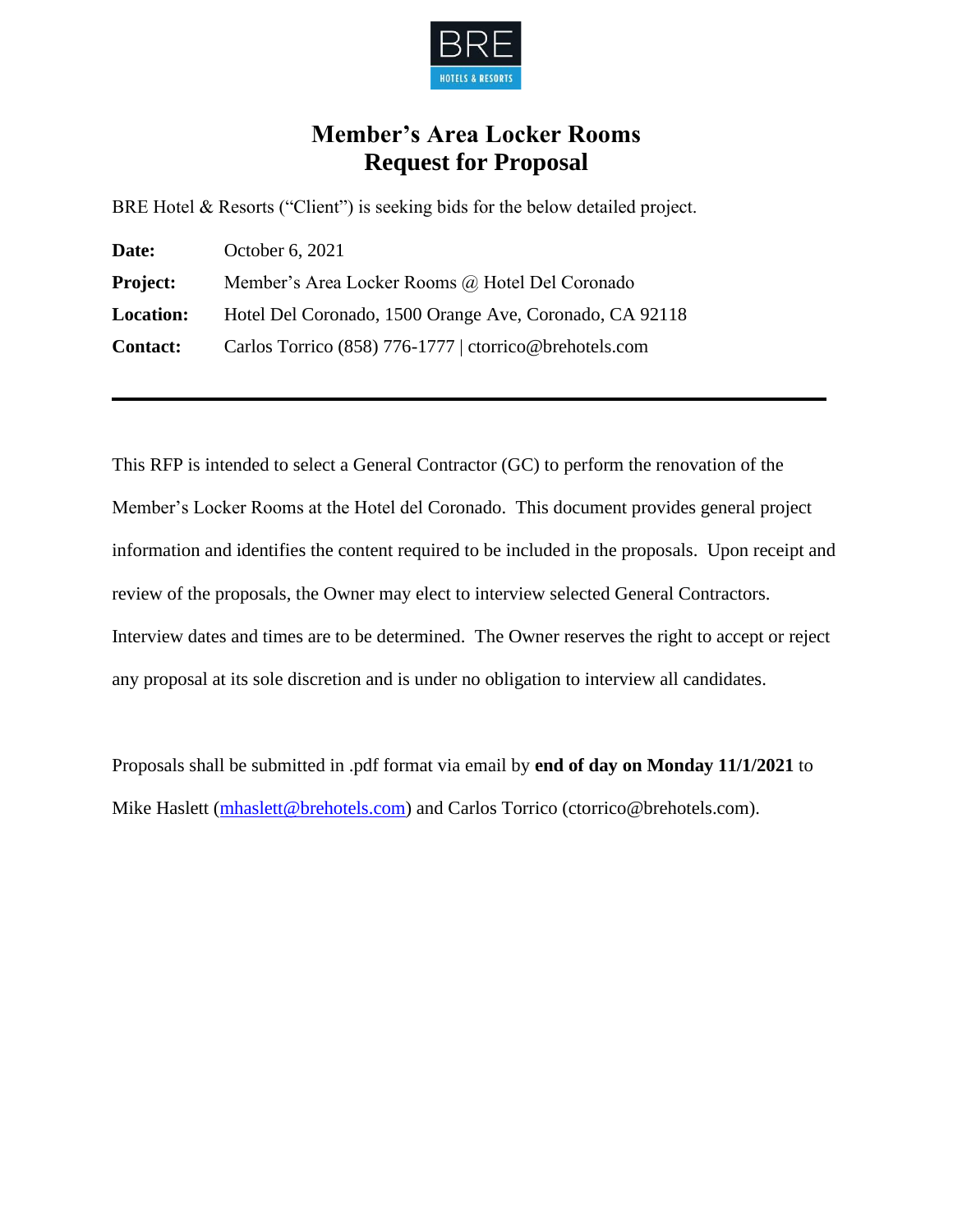# **General Project Information**

## 1. **General Project Description**

1.1. The project scope entails the renovation of the Hotel Del Fitness Center- Member's Locker Rooms and adjacent Spin Bike Storage Room. The work being done will include but is not limited to; the reconfiguration of Women's Locker Room and Locker Room entrance to create a space that will be used for spin bike storage, updating restroom toilet compartments and showers for accessibility compliance, Replacement of all floor finishes and wall finishes as indicated in drawings, and the removal and replacement of all furniture, fixtures, and equipment throughout the area of scope.

# 2. **Project Team**

- 
- 
- Owner's Project Manager: Carlos Torrico
- Architect of Record: Gonzalez Architects
- Mech Engineer: tk1sc
- Electrical Engineer: tk1sc
- Plumbing: tk1sc
- AV Systems: AAV-Integration
- 

**•** Owner: BSK Del Partners, LLC • Owner's Representative: BRE Hotels and Resorts, Mike Haslett • Low Voltage Cabling: Command Communication

## 3. **Project Procurement**

- 3.1. The response to this RFP will include a "Guaranteed Maximum Price" proposal. The GMP shall be based on all documents provided in the RFP and questions answered during the RFP process. The contract is to include a reasonable, mutually agreed upon contingency with split savings of the remaining contingency and any buyout savings at the end of the project as follows: owner 80%, contractor 20%. Contractor to furnish all labor, material, equipment, supervision, applicable design/build services, and any other requirements to complete work listed on the permit set of construction documents.
- 3.2. Contractor is to get a minimum of (3) bids for all trades with an estimated scope value greater than \$5,000. Any exception to this must be approved by ownership.

# 4. **Construction Services**

- 4.1. Immediately upon execution of the GMP, Contractor shall commence all work as required to start targeting mid-November. This shall include, but is not limited to, the following preconstruction services:
	- a. Prepare a comprehensive procurement schedule. Identify all long lead items and ensure submittals, shop drawings, and procurement activities proceed as required by the construction schedule.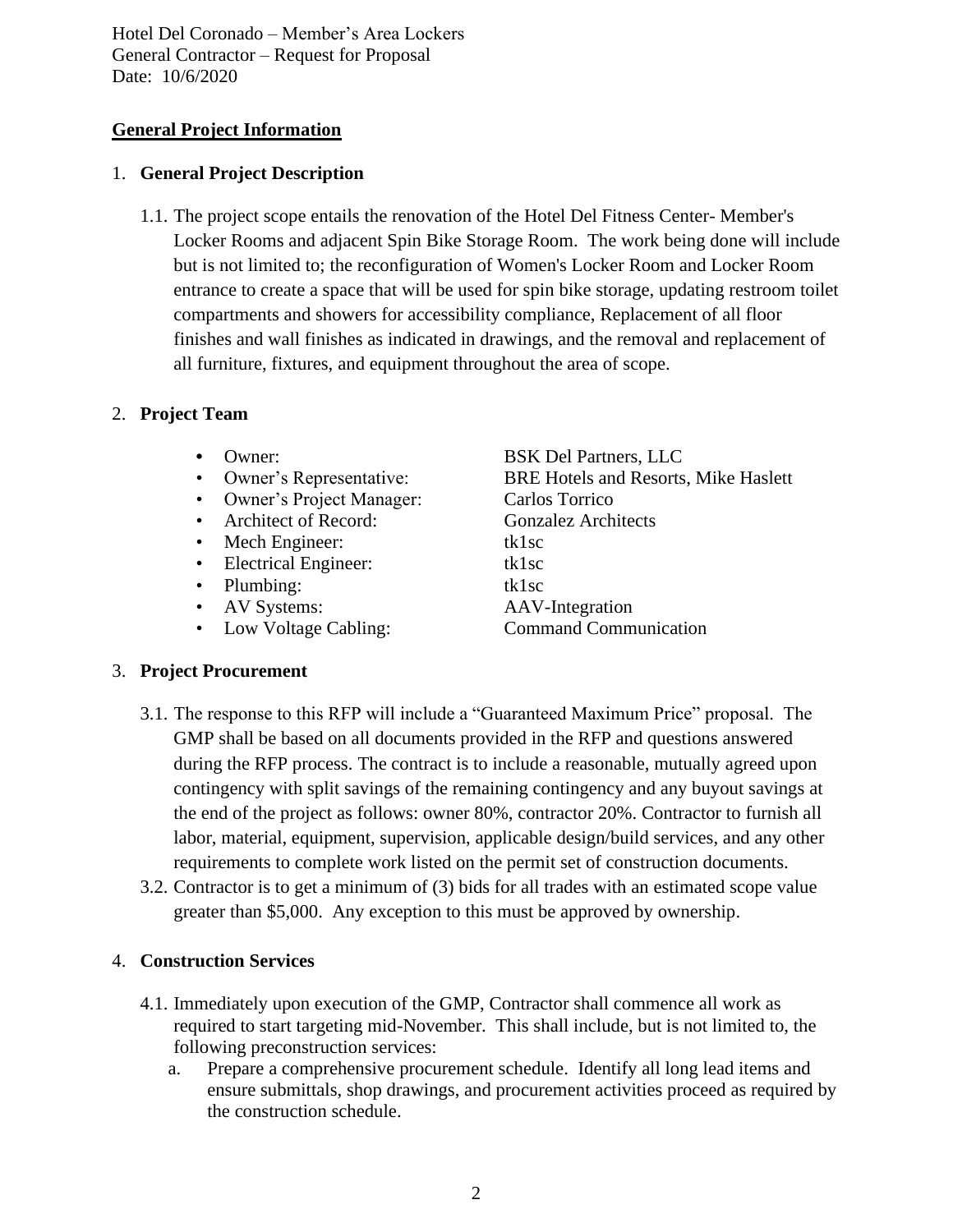- b. Prepare submittal log. Prepare and submit all required shop drawings and submittals.
- c. Provide a log of all owner furnished item quantities (lighting, wallcoverings, carpet, millwork, locker doors, etc.) required for contractor installation.
- d. Attend an on-site preconstruction meeting.
- 4.2. After construction begins, contractor shall perform, but is not limited to, the following services:
	- a. Organize and lead Owner/Architect/Contractor meetings. Meetings shall take place weekly on-site. Prepare and distribute weekly meeting minutes.
	- b. Monitor, update, and distribute updated project schedules. 1) Contractor to distribute an updated 3 week look ahead schedule weekly at each OAC meeting and 2) submit a complete variance schedule comparing the current schedule to the baseline schedule by the 7th calendar day of each month.
	- c. Maintain and distribute RFI, submittal, and change order logs.
	- d. Coordinate with Owner procured installations / Owner Vendors.
	- e. Coordinate with Owner managed Contractors.
	- f. Coordinate with other projects in the area. Contractors are required to attend weekly field coordination meeting with hotel operations.
	- g. Complete daily reports and maintain copies on site.
	- h. Maintain accurate and detailed as-built plans.
	- i. Implement project safety program.
	- j. Implement project quality control program.
	- k. Start-up all new building systems.
	- l. Coordinate with operations for path of travel, noise impacts, and working hours.
- 4.3. 3 After substantial completion, contractor shall perform, but is not limited to, the following services:
	- a. Provide all operation and maintenance manuals in 3 ring binders and by .pdf with electronic bookmarks.
	- b. Provide all guarantee & warranty information in 3 ring binders and by .pdf with electronic bookmarks.
	- c. Provide all as-built documents by .pdf with electronic bookmarks.
	- d. Provide a minimum of 2 hard copies of turnover information/closeout documents, unless additional copies are required by the project specifications. Provide (2) flash drives with all turnover information/closeout documents included electronically. Flash drives shall include all RFI's and approved submittals.
	- e. Provide any required owner training.
	- f. Provide all keys, tools, and attic stock materials.
	- g. 11 months after substantial completion, organize and attend a project walk through with the Owner and Architect to confirm successful operation of building systems. Assist with resolving any issues or warranty related items.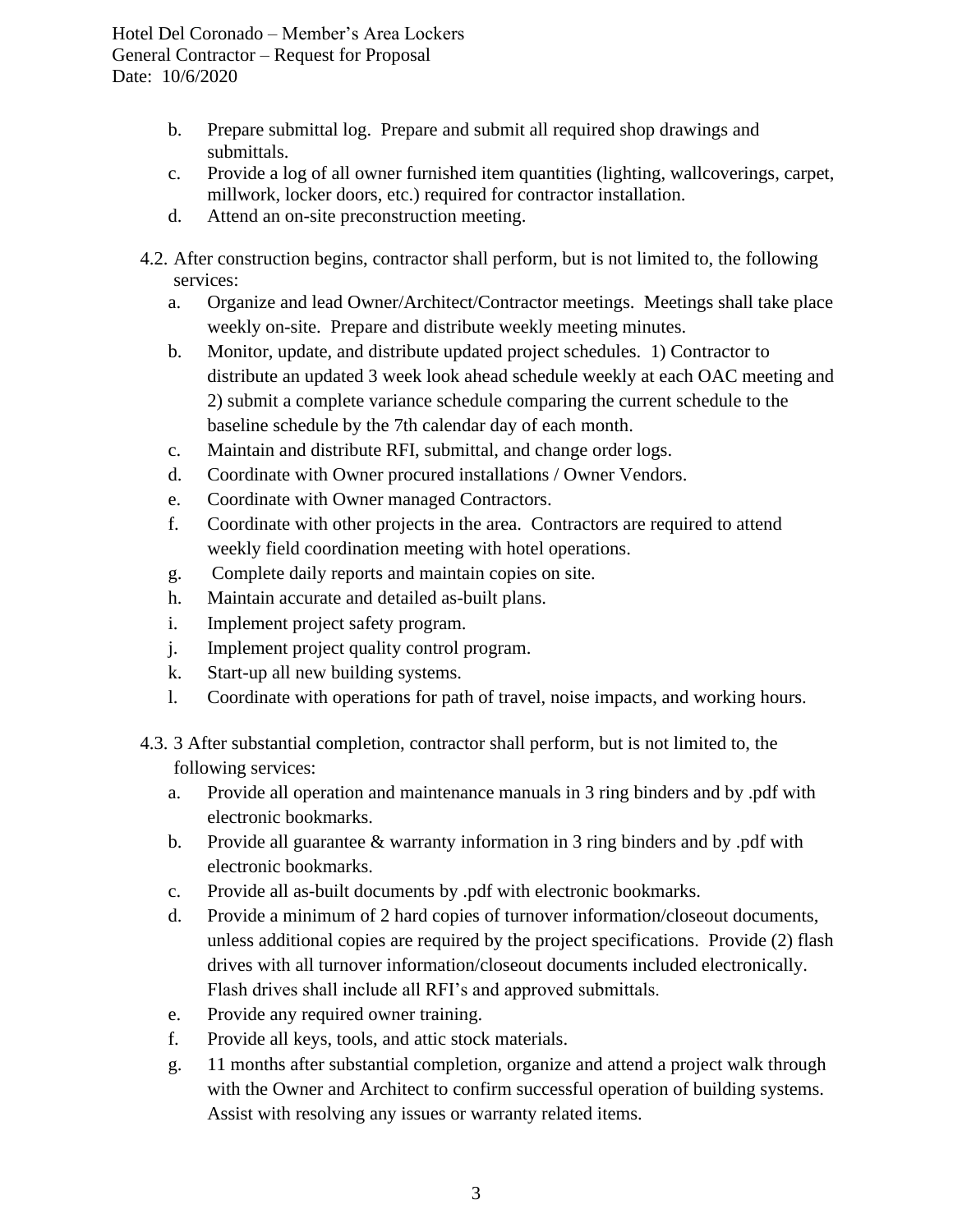- 5. **General Conditions.** General conditions will be considered a Lump Sum cost within the GMP.
	- 5.1. CM General Conditions shall provide the services set forth in in the Contract Documents, CM General Conditions shall include providing the services set forth in section 4 of this RFP.
	- 5.2. General Conditions shall include, but are not limited to:
		- a. All On-site staff/jobsite supervision (IE project manager, superintendent, nonworking foreman (if applicable), project accountant, etc.)
		- b. All Off-site staff/office staff that may work on this project including accounting, IT, scheduling, etc.
		- c. All safety personnel costs whether located on-site, located in the office, or provided by a 3rd party.
		- d. All burden, fringe benefits, etc. associated with the staff/labor included in the General Conditions.
		- e. All off hour/premium time for staff/labor included in the General Conditions
		- f. All CM staff vehicle costs including gas, insurance, maintenance, etc.
		- g. All IT costs including computers, tablets, printers, fax machines, plotters, scanners, IT staff, software costs, licenses, etc.
		- h. All mobile phone costs including cost of phones and service.
		- i. All jobsite trailer or construction office costs including trailer rental, communication services, telephones, office equipment, office furniture, office supplies, radios, utility costs, janitorial costs, etc.
		- j. All City licenses.
		- k. All legal costs.
		- l. All items listed in Exhibit 2 that are not considered General Conditions costs shall not be included.
	- 5.3. Contractor shall obtain the Owner's approval prior to committing or spending any allowances included in the contract.

# 6. **Schedule**

- 6.1. Key milestone dates are as follows:
	- a. Issue RFP: 10/6/2021
	- b. Last day to submit RFI's: 10/18/2021
	- c. RFI Responses Due: 10/22/2021
	- d. RFP Due: 11/1/2021
	- e. City Building Permit Received: Targeted for pick-up November 15, 2021
	- f. Mobilize: Target 11/15/2021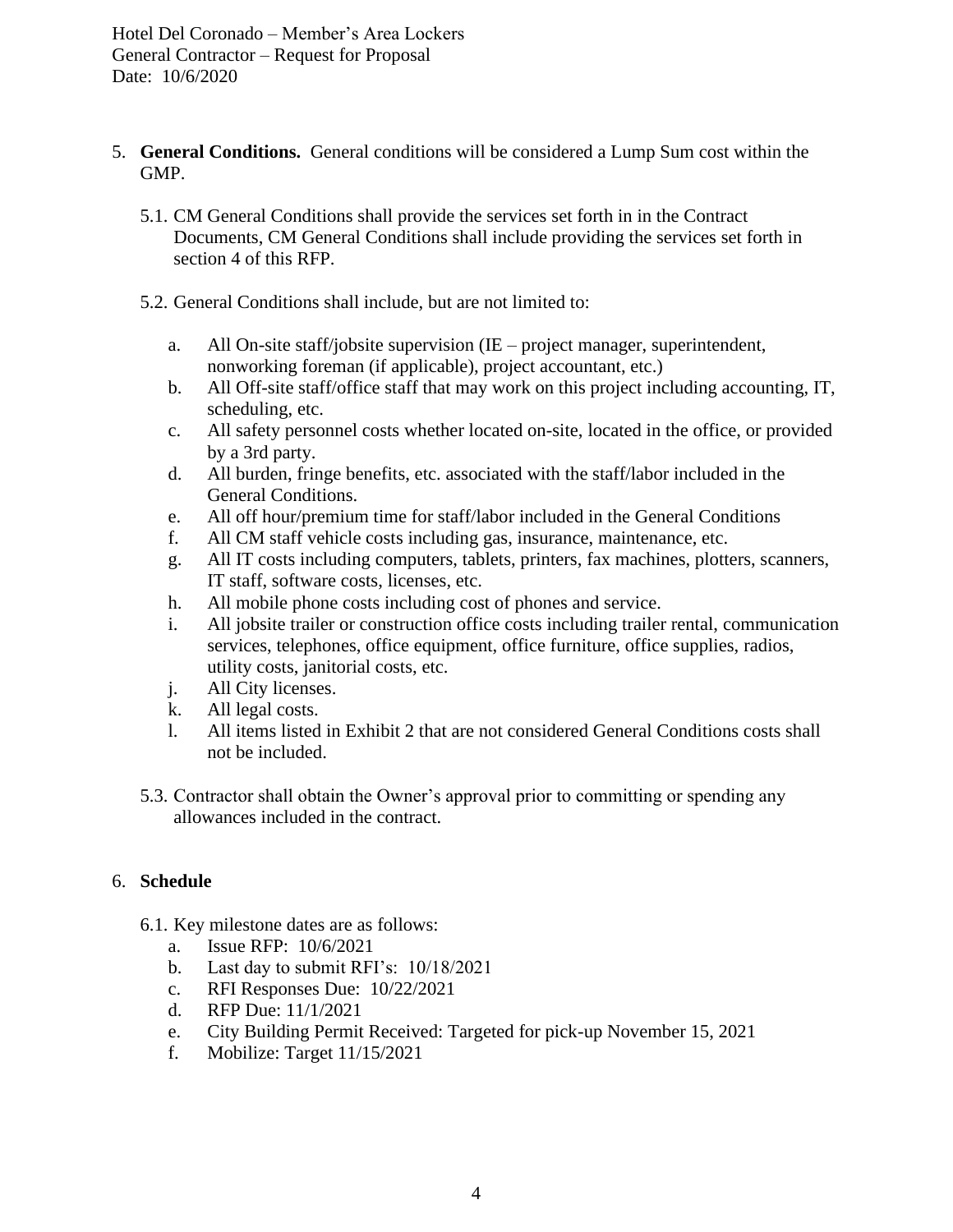- 6.2. GC shall include a detailed critical path schedule with the proposal response and identify turnover dates. The schedule and turnover dates will be taken into consideration during the award process.
- 6.3. The GC will be responsible for developing and regularly updating a detailed critical path project schedule, which shall include the following:
	- a. Subcontractor bid process.
	- b. Procurement activities/incorporate submittal schedule.
	- c. Any required early procurement items.
	- d. Detailed construction activities.
	- e. Punch list/punch list correction activities.
	- f. Project phasing and coordination with hotel operations.
	- g. Project phasing and coordination with other construction projects.
	- h. TCO/Beneficial occupancy.
	- i. Any relevant Owner procurement activities.
	- j. Identify key dates for owner decisions.
	- k. The critical path shall be clearly identified.
	- l. Weather allowance
- 6.4. The contract will include liquidated damages in the amount of \$1,500 / calendar day. The contract will include a grace period of 14 calendar days before liquidated damages are implemented.
- 6.5. Contractor shall include all costs to complete the work per the project schedule. This includes preparation of submittals, generating shop drawings, material procurement, manufacturing, fabrication, any required expediting costs, and field installation of the work. Contractor shall include all overtime and shift work as required to comply with the project schedule. The contractor shall provide appropriate crew sizes as required to comply with the project schedule.
- 6.6. Contractor shall include all move-ons/mobilizations as required to comply with the project schedule.

## 7. **Logistics**

- 7.1. There is no room for a laydown area outside of the project site. Contractor should arrange for just-in-time deliveries.
- 7.2. Contractor shall provide porta-potties for all construction workers. Location of portapotties shall be approved by the Hotel Del.
- 7.3. An ADA compliant pathway must be kept between the site fencing and any adjacent walls. This pathway must remain free and clear of trash and debris to allow for guests and hotel operations to be able to safely use this passage.
- 7.4. Contractor should coordinate with the Swinerton Entry Drive and Shore House Building Project on accessibility of site for deliveries. Contractor should plan for early morning deliveries and hand carry items from the truck to the project site.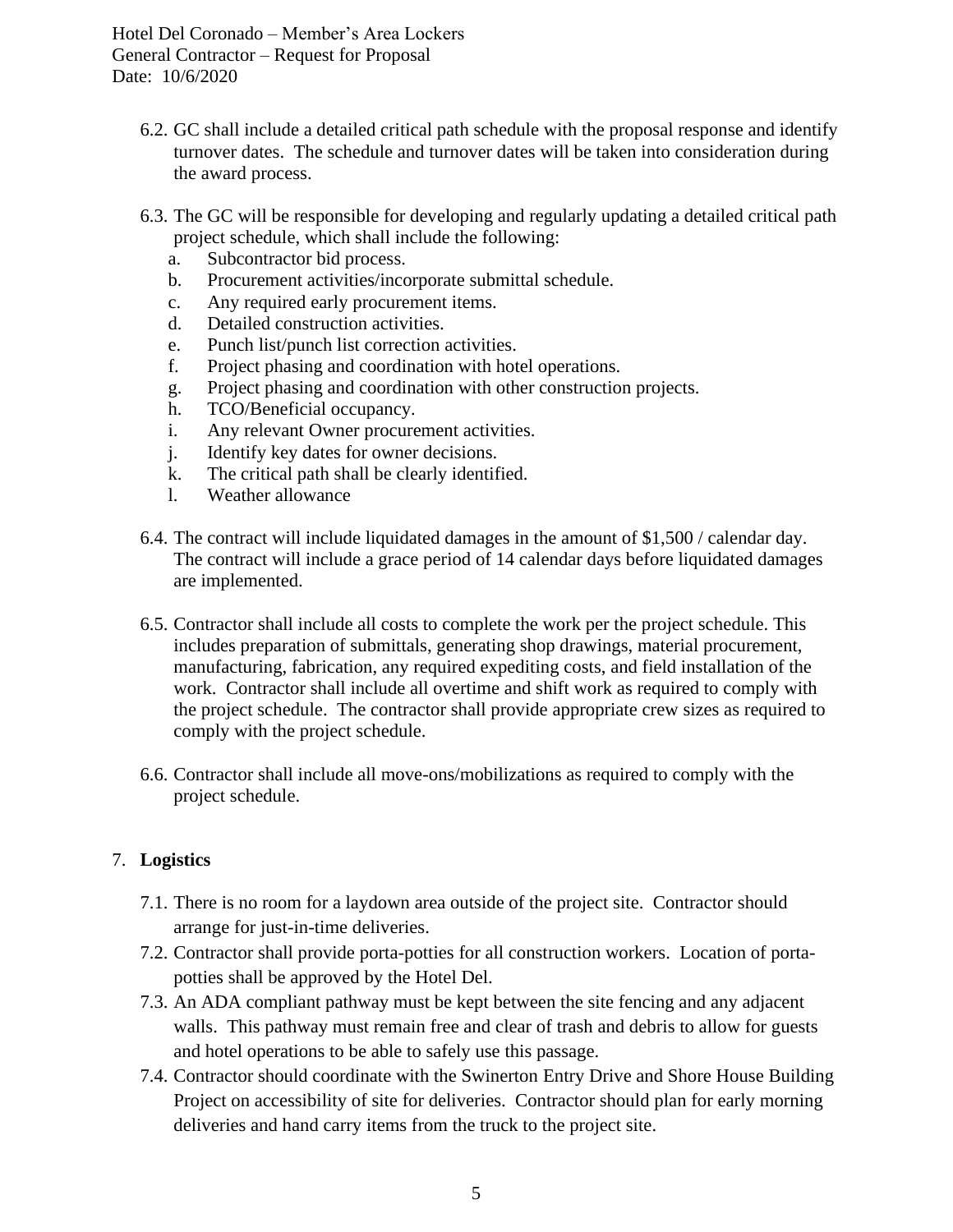- 7.5. Contractor should coordinate with HDC daily operations at the North arrival as well as the Fitness/Spa and Taco Shack facilities near the Member's Lockers area.
- 7.6. Contractor is responsible for properly securing and protecting all materials, equipment, etc. from theft, vandalism, damage, etc
- 7.7. Contractor is not allowed to access or utilize any other buildings/areas of the property outside of the Scope of Work without prior authorization by the Project Manager. Any construction worker that utilizes the hotel employee cafeteria will be immediately removed from the project.
- 7.8. Exterior Construction fencing provided by Contractor shall be chain link fence.
- 7.9. Contractor shall not erect any sign on the project site without the prior consent of the Owner which may be withheld at the sole discretion of the Owner.
- 7.10. No contractor onsite parking
- 7.11. Any system shutdown that impacts the operating portion of the property, must be complete during off hours (i.e. 11:00pm – 5:00am) and coordinated with Hotel Del Facilities a minimum of one week in advance. There are to be no change orders for overtime associated with the off-hours work.
- 7.12. Provide traffic control (vehicle and pedestrian) as required for each portion of this scope of work.
- 7.13. Contractor shall keep the project clear and clean of debris on a daily basis. Contractor shall include all costs to remove and properly dispose of debris generated by the execution of the work. All hazardous materials disposed of by the Contractor shall be disposed of in accordance with governing laws and authorities.
- 7.14. Include proper off-haul and disposal of all debris, demolished items, etc. generated by the work.
- 7.15. Construction work hours shall be 8:00am 7:00pm Monday through Friday and 8:00am – 6:00pm on Saturdays. Staging and and other activities with minimal noise impacts may begin at 7:00am. Work performed outside these hours shall be approved in advance by the project manager.
- 8. **Construction Contingency:** The GMP shall include a mutually agreed upon amount for Contractor's contingency based on a % of the Cost of Work.
- 9. **Contract:** The Standard Form Agreement Between Owner and Contractor that will be utilized for this Project is AIA A102 – 2017. GC shall review the Contract form and all exhibits in detail and identify any terms and conditions it takes exception to in the RFP response. These exceptions will be taken into account during the award process.
- 10. **Minimum Insurance Requirements:** Refer to minimum insurance requirements set forth in Exhibit 2.
	- 10.1. Owner will be providing insurance similar to Builder's Risk for the project via their enhanced property coverage. The deductible is \$25,000. Additional details are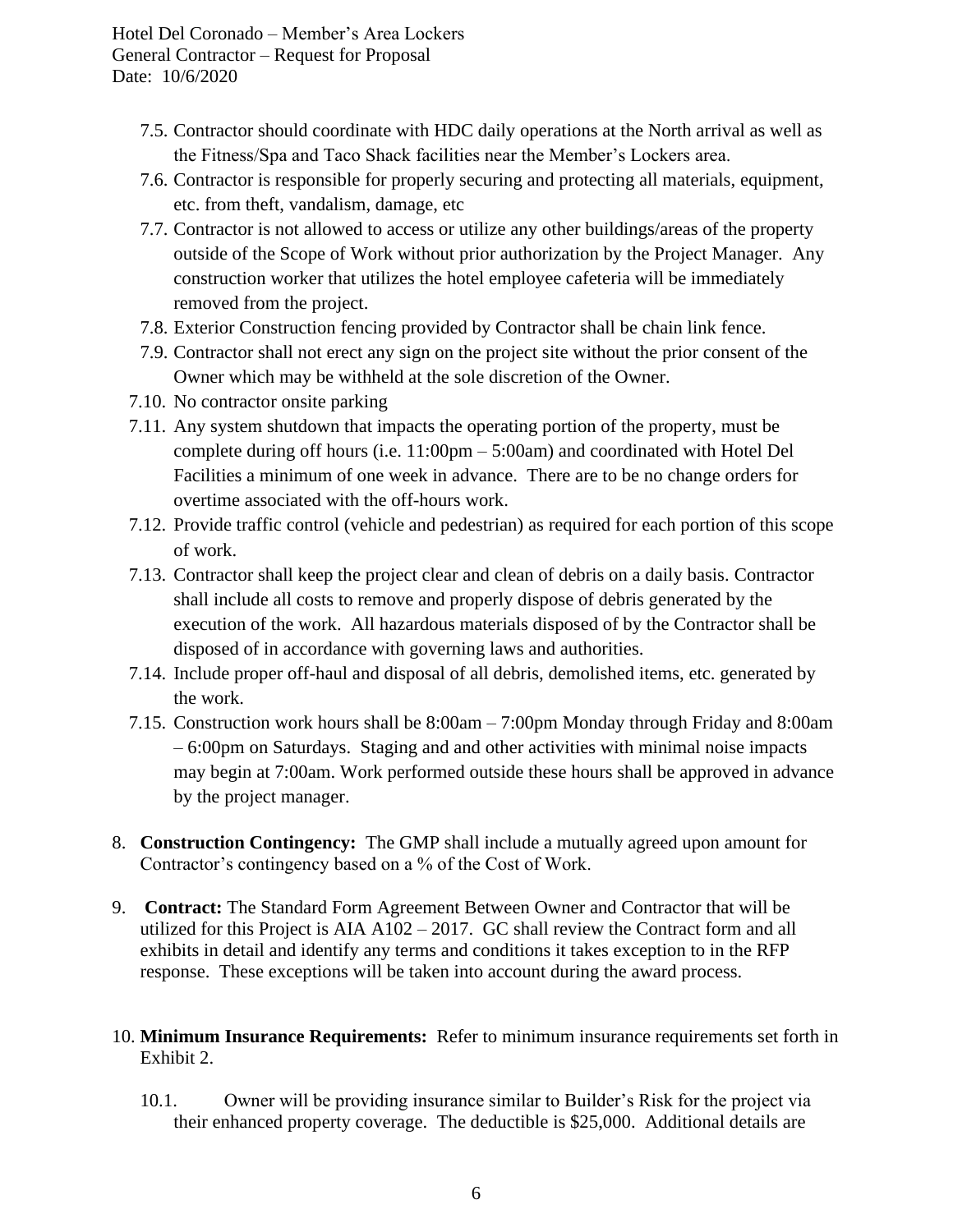> available upon request. Contractor shall not include the cost of Builder's Risk in the bid. If the Builder's Risk policy is utilized, the deductible shall be paid for by Contractor as a Cost of Work and shall not increase the overall Contract value. Contractor's Contingency may be utilized to pay for a Builder's Risk deductible payment.

11. Site walk is mandatory for all contractors and can be scheduled through Carlos Torrico (ctorrico@brehotels.com). It is encouraged to bring key subcontractors to this site walk.

#### 12. **Exclusions:**

- 12.1. Low Voltage System (GC to include boxes and conduits)
- 12.2. Audio/Video System (GC to include boxes and conduits)
- 12.3. Camera/Security Systems (GC to include boxes and conduits)
- 12.4. Exterior Work

#### 13. **General Contractor Request for Proposal Requirements:**

Proposal will include the below items at a minimum:

- 1. **Project Team:** Provide resumes for your proposed project team members. Resumes should include titles, relevant background and experience of each team member, and references for each team member. Proposed project team shall be comprised of (at a minimum) a Principal, Project Manager, Superintendent, and Estimator.
	- 1.1. Identify the project staff included in the GMP. Provide participations of each staff member (IE – full time,  $\frac{1}{2}$  time, etc).
	- 1.2. Provide project team organizational chart.
- 2. **Construction Schedule:** Provide construction schedule for this scope of work that includes all items listed in section 6 of this document.
- 3. **Logistics Plan**: Provide a logistics plan showing how material is proposed to be brought to/from the site, laydown area, and public access corridors.

## 4. **Project Costs/Fees:**

- 4.1. Complete Bid Form
- 4.2. Provide detailed trade breakdown of the GMP by trade.
- 4.3. Provide additional General Conditions rate that would be utilized should the project schedule extend due to no fault of the contractor. (See Owner bid form.)
- 4.4. Provide your company's Bond Rate that shall be applied as a percentage to the cost of work. Identify if there is a sliding scale for your bond rate. (Note: The Owner may or may not elect to request a bond for this project.) (See Owner bid form.)
- 4.5. Provide standard company rate sheet with hourly rates for all standard positions.
- 4.6. Identify if your firm self-performs work and which trades you propose to self-perform on this project.
	- 4.6.1. Provide self-perform labor rates
	- 4.6.2. Identify fee applied to self-perform work. Identify if GC's overall overhead and profit mark-up would be applied to self-performed work. (See Owner bid form.)